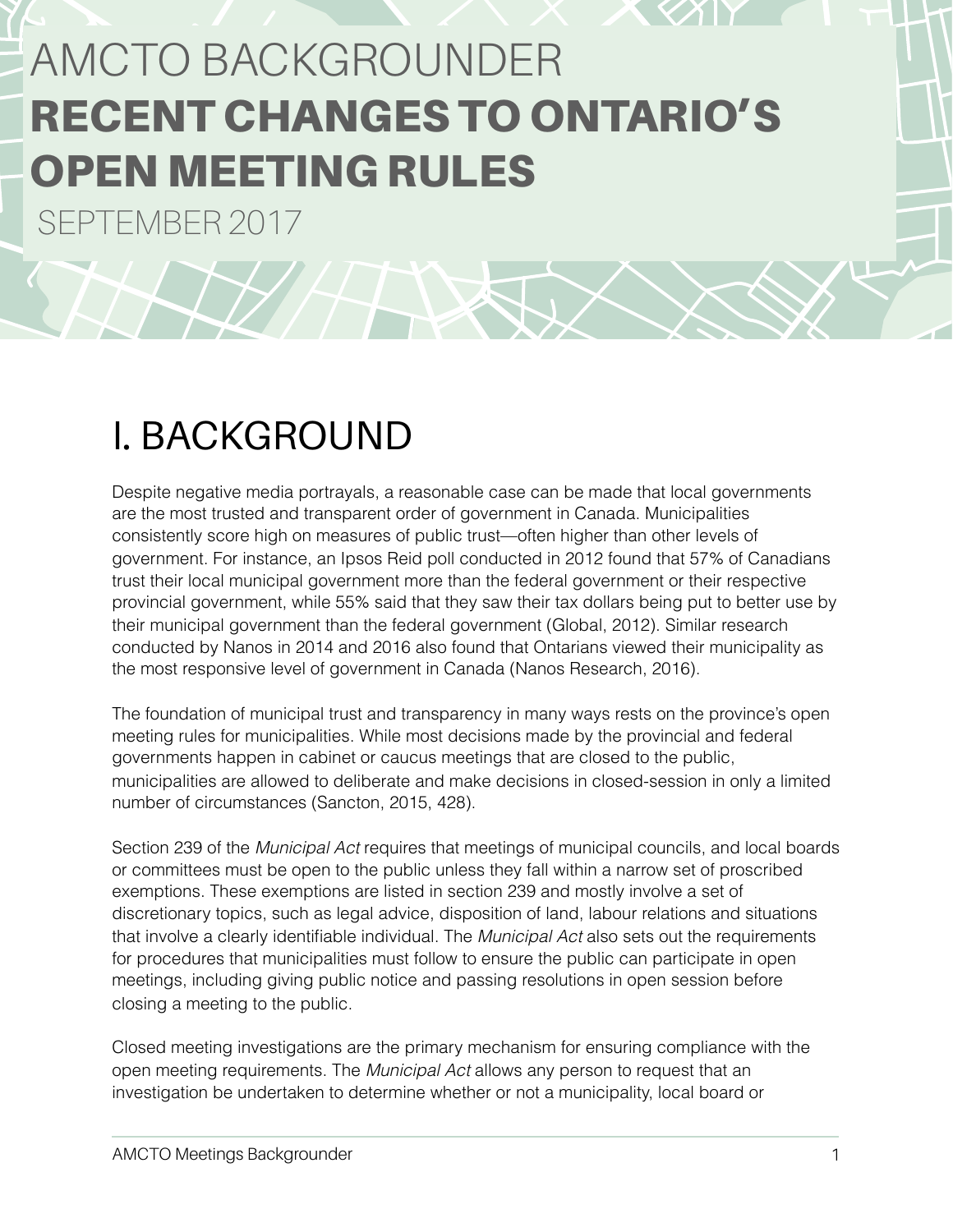committee has failed to comply with the *Act's* open meeting rules. Every municipality has an investigator who is responsible for probing potential open meeting violations. The Ontario Ombudsman serves as the default meeting investigator for municipalities that choose not to appoint their own[.1](#page-1-0)

<span id="page-1-2"></span>Over the past several months there have been a number of changes to Ontario's open meeting rules as a result of Bill 68, as well as a recent decision from the Ontario Superior Court of Justice. This backgrounder provides a brief overview of some of the changes to Ontario's closed meeting rules.

## II. MOMLA

In November of 2016 Minister of Municipal Affairs Bill Mauro tabled Bill 68, the *Modernizing Ontario's Municipal Legislation Act (MOMLA)*, which introduced a series of reforms to the *Municipal Act*, *Municipal Conflict of Interest Act*, and *City of Toronto Act*. Bill 68 includes a number of implications for municipal meetings, including a new definition of what constitutes a meeting, four new closed meeting exceptions, a new requirement for municipalities to report back on closed meeting investigations, and new rules allowing councillors to participate electronically in meetings. [2](#page-1-1)

### <span id="page-1-3"></span>*Definition of a Meeting*

Prior to the introduction of Bill 68, there was a high-level of ambiguity about what constituted a meeting. Different closed meeting investigators conducted their investigations using different conceptions and definitions of what constituted a meeting. The Ontario Ombudsman's office, in particular, took an expansive view of what constituted a "meeting."

Bill 68 proposes a new definition of a meeting, based on two criteria: quorum and materially advancing the business of council (see Box 1). While this definition of a meeting is not perfect, we should will clarify some of the ambiguity that existed prior to Bill 68.

#### **BOX 1: Bill 68 Definition of a Meeting (***s.238, Municipal Act, 2001***)**

*The definition of "meeting" in subsection 238 (1) of the Act is repealed and the following substituted: "meeting" means any regular, special or other meeting of a council, of a local board or of a committee of either of them, where (a) a quorum of members is present, and (b) members discuss or otherwise deal with any matter in a way that materially advances the business or decisionmaking of the council, local board or committee.* 

<span id="page-1-0"></span>Currently the Ontario Ombudsman is the closed meeting investigator for 218 of the province's municipalities. [1](#page-1-2)

<span id="page-1-1"></span>You can find more information about proclamation dates for Bill 68 in Appendix 1. [2](#page-1-3)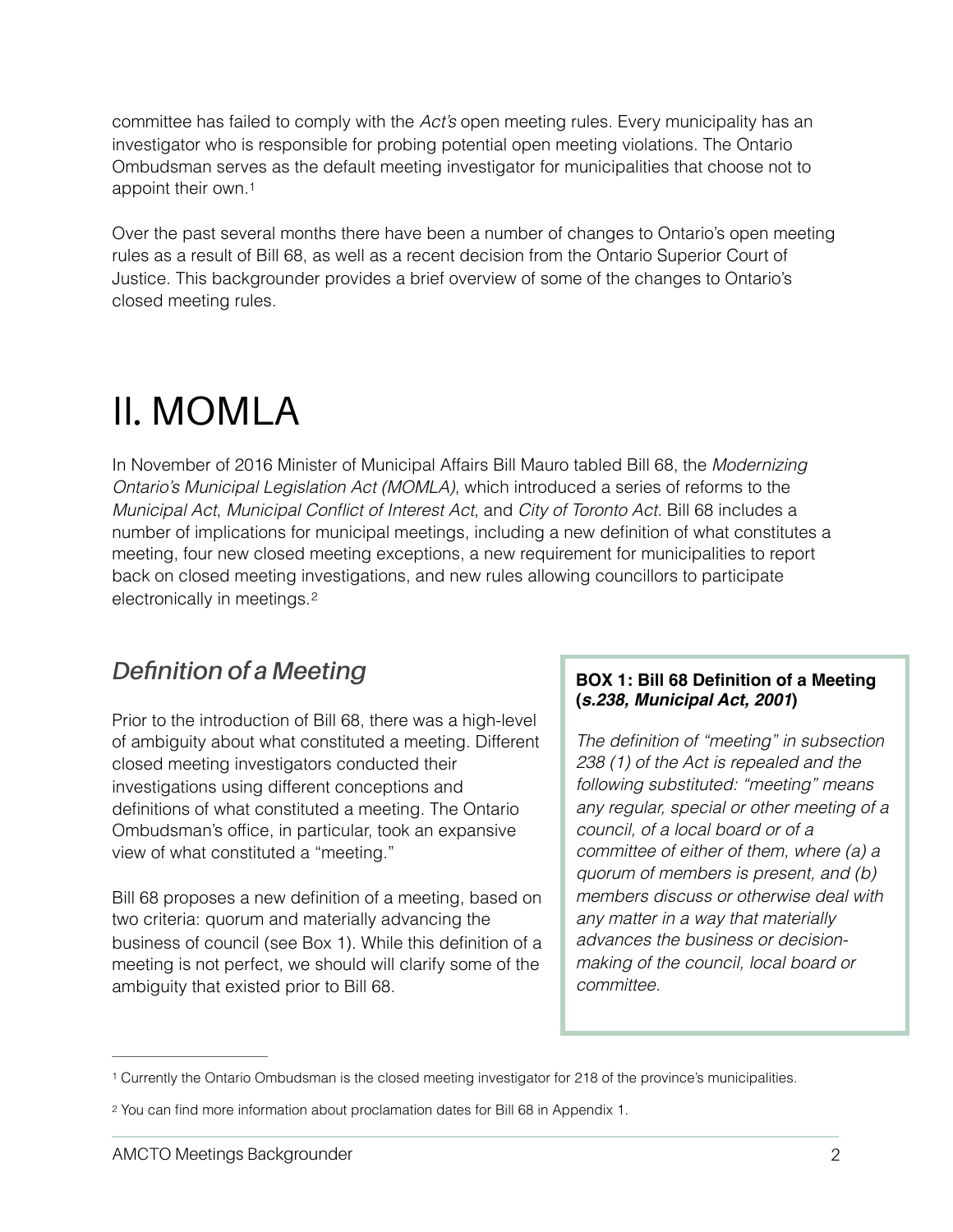### *Closed Meeting Exceptions*

In addition to proposing a new definition of a meeting, Bill 68 also adds new exemptions for municipalities to meet in closed session. During the government's review of the *Municipal Act* in 2005, the issue of closed meetings and closed meeting investigations was one of the primary concerns identified by the municipal sector. There was a general feeling amongst municipal stakeholders that the existing reasons for municipalities to go into closed session, listed in the *Municipal Act*, were not sufficient. Specifically, a number of municipal stakeholders —including AMCTO—argued that new closed meeting exemptions were needed for the following reasons:

- Municipalities needed greater flexibility
- The legislation had not kept pace with the needs of the sector
- There were certain circumstances where municipalities had a justifiable reason for closing a meeting to the public, but where the existing exemptions in the *Act* were not sufficient
- The level of complexity of municipal business had grown considerably since the initial closed-meeting exceptions were conceived and outpaced their usefulness
- The high-profile nature of closed-meeting investigations necessitated a clear legal basis for going into closed session

To mitigate these concerns, Bill 68 adds four new exceptions to the seven that are currently contained in the *Municipal Act*. The four new exceptions are:

(h) information explicitly supplied in confidence to the municipality or local board by Canada, a province or territory or a Crown agency of any of them;

i) a trade secret or scientific, technical, commercial, financial or labour relations information, supplied in confidence to the municipality or local board, which, if disclosed, could reasonably be expected to prejudice significantly the competitive position or interfere significantly with the contractual or other negotiations of a person, group of persons, or organization;

(j) a trade secret or scientific, technical, commercial or financial information that belongs to the municipality or local board and has monetary value or potential monetary value; or

(k) a position, plan, procedure, criteria or instruction to be applied to any negotiations carried on or to be carried on by or on behalf of the municipality or local board.

While these new closed meet exemptions are likely to provide some added flexibility, they also carry a number of risks. Over the past ten years municipalities have adapted to the open meeting regime in Ontario, and now conduct the vast majority of their business in public. As these new closed meeting exemptions are added to those currently contained in the *Act,* it will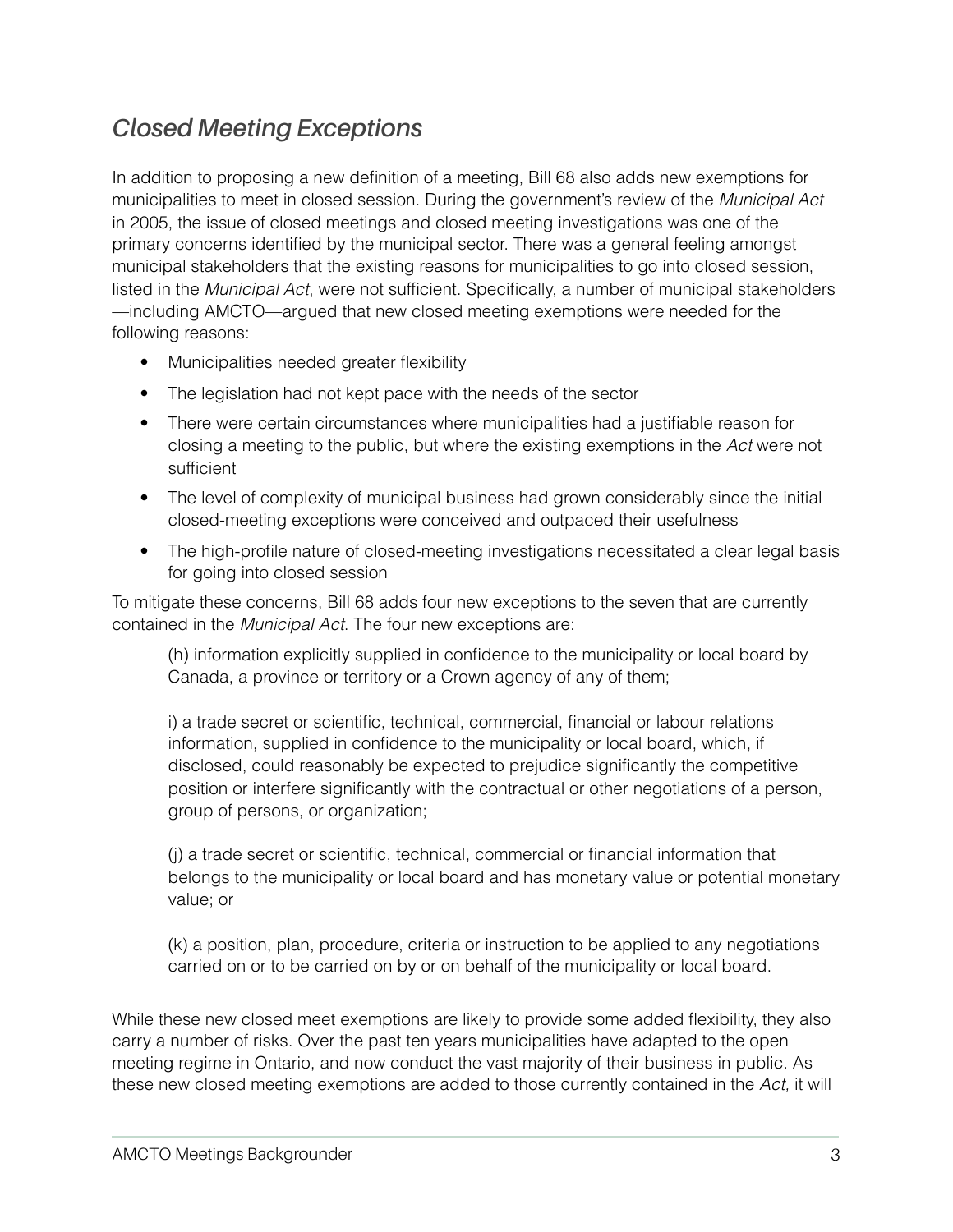be incumbent upon Clerks to ensure that they are used with great discretion. The default for municipalities should still be to hold meetings in open session.

### *Reporting Back on Closed-Meeting Investigations*

Bill 68 also introduced a new requirement for municipalities to address closed meeting investigations. Under the new requirements, following a closed meeting investigation by a municipality's meetings investigator, council will be required to pass a resolution that explains how they intend to address the findings of a report. For instance, if a report from a meetings investigator concludes that a municipality's processes or procedures for deciding when to go into closed session are deficient, that municipality may want to pass a resolution that describes how they will improve those deficient systems.

### *Electronic Participation in Meetings*

Along with the changes to the rules around closed meetings, Bill 68 will allow councillors and members of local boards to participate in meetings electronically. While this option will be available to all municipalities it does come with a number of caveats, including that:

- Councillors who participate in a meeting electronically cannot be counted towards quorum. In order for a councillor or participate electronically, there must be an inperson quorum of councillors for the meeting to proceed.
- Councillors or members of local boards are only permitted to participate electronically in meetings that are open to the public. Participating in closed session meetings will remain limited to those councillors or members of a local board who are participating inperson.

## III. CITY OF HAMILTON V. OMBUDSMAN OF ONTARIO

Finally, in addition to the changes brought by Bill 68, a recent decision from Ontario's Superior Court of Justice also carries implications for municipal meetings. On August 28, 2017, the Ontario Superior Court of Justice ruled that Election Compliance Audit Committees (CACs) and Property Standards Committees are not local boards under the *Municipal Act*. The ruling means that Election Compliance Audit Committees and Property Standards Committees will no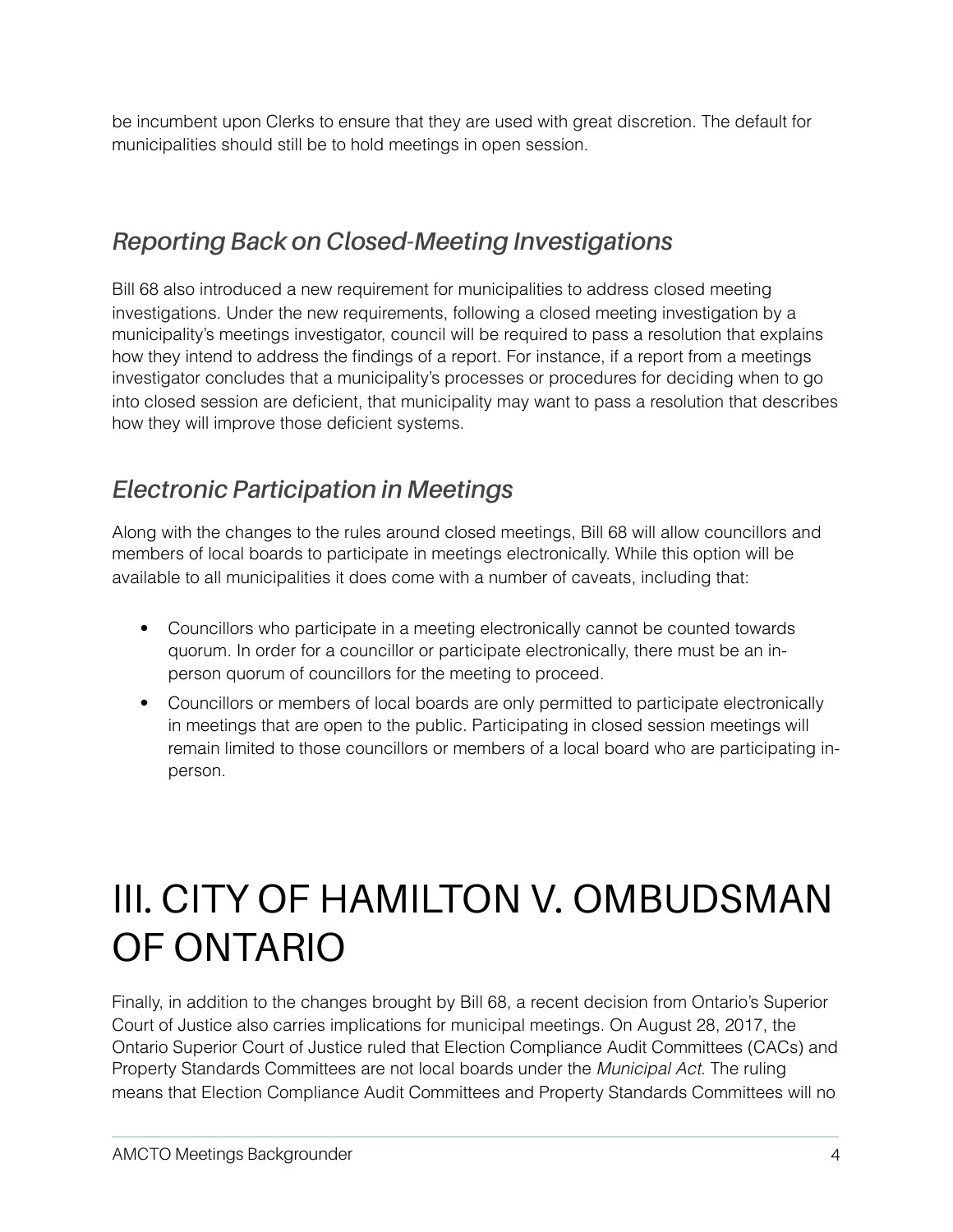longer be subject to closed meeting investigations by the Ontario Ombudsman, or any other meetings investigator.

The ruling was the result of an application for judicial review, filed by the City of Hamilton following an Ombudsman investigation completed in July of 2016. The investigation found that an Election Compliance Audit Committee meeting on July 15, 2015 was conducted illegally according to the *Municipal Act's* open meeting requirements. Specifically, the Ombudsman argued that the meeting happened behind closed doors and did not provide notice, follow procedure, receive legal advice, or fulfill any of the other statutory exemptions the *Municipal Act* makes for moving an open meeting into closed session. According to the Ombudsman's report on the investigation:

*"I have considered the submissions of the city and the committee and while I understand the committee's expressed need to be able to deliberate in private, I cannot find that the open meetings provision of the Municipal Act do not apply in this case. When the criteria considered by the courts in the context of analogous cases are applied, it is clear that compliance audit committees are local boards." (Page 14)*

Despite the Ombudsman's ruling, however, the City maintained that CACs are statutory adjudicative tribunals performing quasi-judicial functions, and thus not "local boards." The City's argument was based on the following:

- 1. That compliance audit committees are not listed in the definition and general language in the Act, and further the fact that municipalities cannot dissolve compliance audit committees and assume their functions means that they are not local boards
- 2. That under the *ejusdem generis* principle, CACs are not the same as local boards specifically listed in the Act's definition because they do not act on behalf of the City's interests and are not providing municipal services
- 3. That the quasi-judicial decision-making function of CACs distinguishes them from local boards.

In response, the Ombudsman argued that CACs

- 1. Carry on the affairs of the municipality
- 2. That there is a direct link with the municipality either by way of legislation or through authority from the municipality
- 3. That CACs are either connected or controlled by the municipality
- 4. That there is an element of autonomy possessed by CACs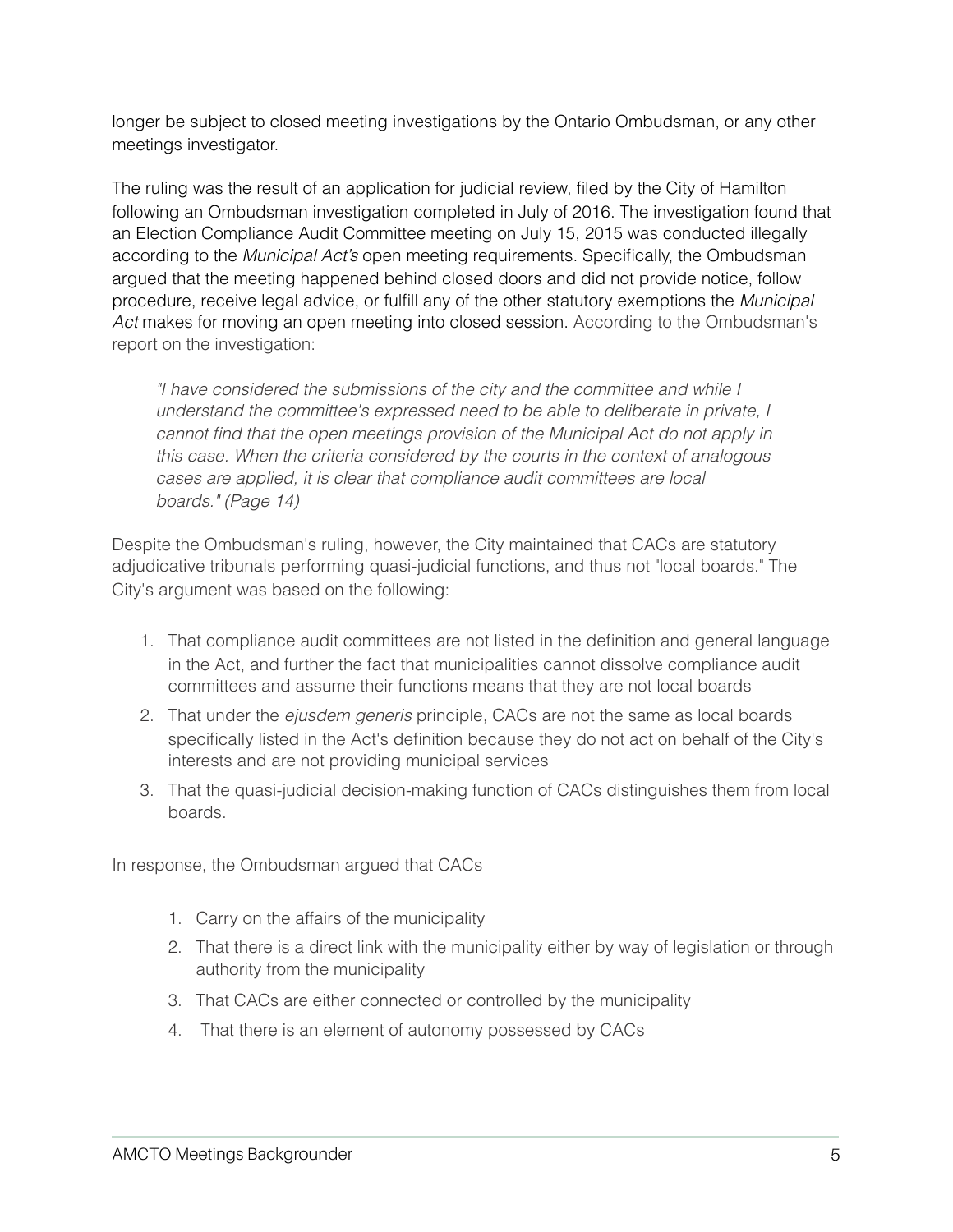Ultimately the court sided with the City:

*"I conclude that, interpreting the definition of 'local board' in its full statutory context and in harmony with the Municipal Elections Act, the Election Compliance Audit Committee is not a local board. It is an independent and impartial decision-making body with a mandate that is part of the Legislature's oversight of municipal elections. Its purpose, as set out in the Municipal Elections Act, is to make certain decisions that form part of the enforcement of election finance provisions in the Act, for which it is distance from the municipality in a manner that is inconsistent with a municipality's power to dissolve a local board. (Para. 66)*

*Given my conclusion that the Election Compliance Audit Committee and the Property Standards Committee are not local boards, the Ombudsman does not have jurisdiction to investigate either of them under s. 14.1 of the Ombudsman Act or s. 239.1 of the Municipal Act... (Para. 76)*

*I therefore grant an order declaring that the Ombudsman has no jurisdiction to investigate the Election Compliance Audit Committee or the Property Standards Committee under either s. 14.1 of the Ombudsman Act or s. 239.1 of the Municipal Act... (Para. 83)*

As a result of this decision, Election Compliance Audit Committees and Property Standards Committees will no longer be subject to closed meeting investigations by the Ontario Ombudsman, or any other meetings investigator. However, it is important to note that there are public meeting requirements in the *Municipal Elections Act* (MEA) that still apply to Compliance Audit Committees.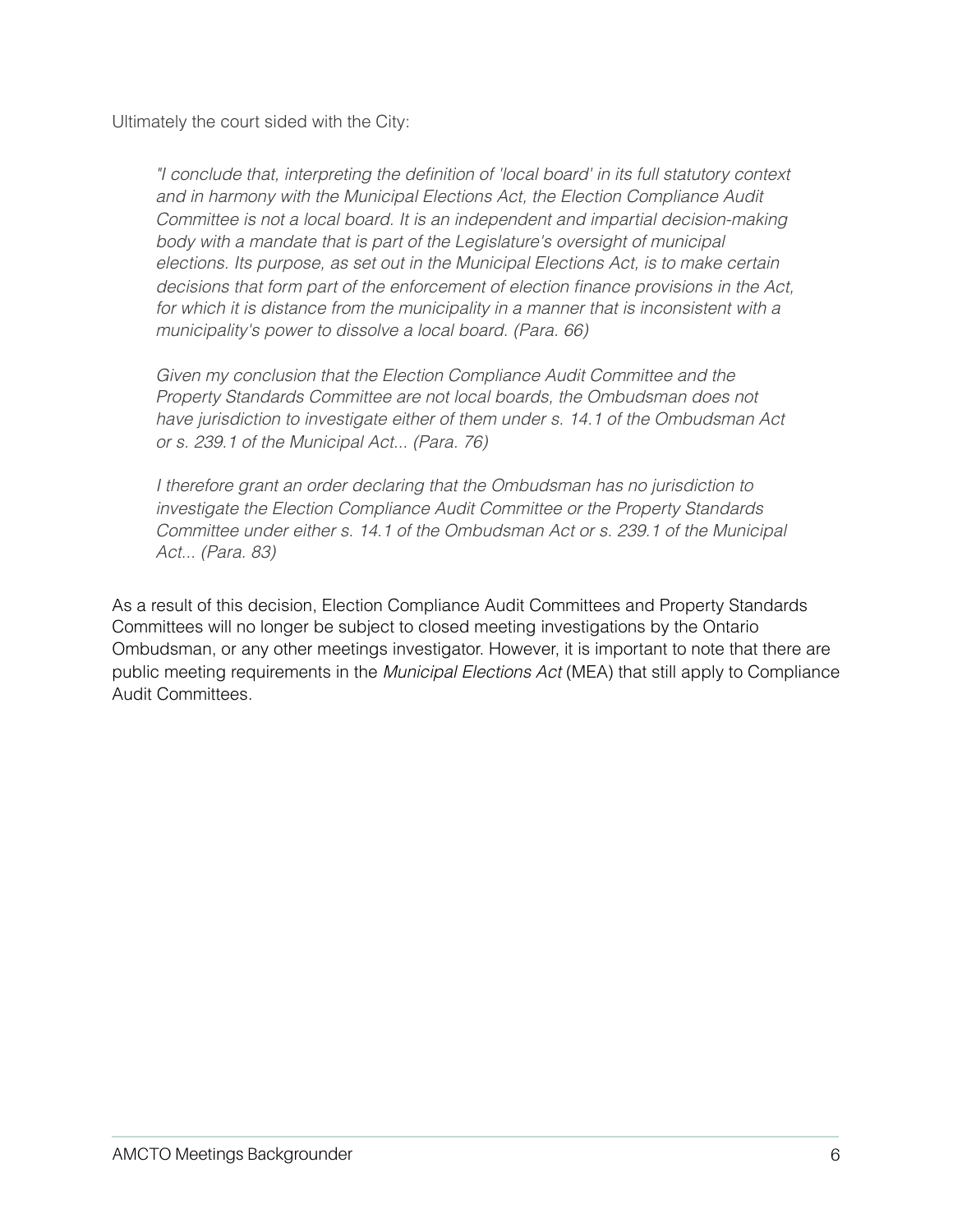## APPENDIX A: PROPOSED BILL 68 PROCLAMATION DATES

The Ministry of Municipal Affairs has released scheduled proclamation dates for Bill 68, the Modernizing Ontario's Municipal Legislation Act. As seen below, the provisions of Bill 68 will be implemented in two phases, with the dates for some remaining provisions still be announced. We will continue to update this post as more information becomes available.

### **Phase 1: January 1, 2018**

Changes to council composition (including temporary replacement of a member of upper tier council) New definition of a meeting New closed meeting exceptions Electronic participation in council meetings Small business programs

### **Phase 2: March 1, 2019**

Codes of Conduct Integrity Commissioner provisions Policy on Staff-Council relations Policy for pregnancy/ parental leave Policy for protection of a tree canopy

### **TBD**

Amendments related to property taxes, tax collection and tax sales Prudent Investor Status

*(As of September 2017)*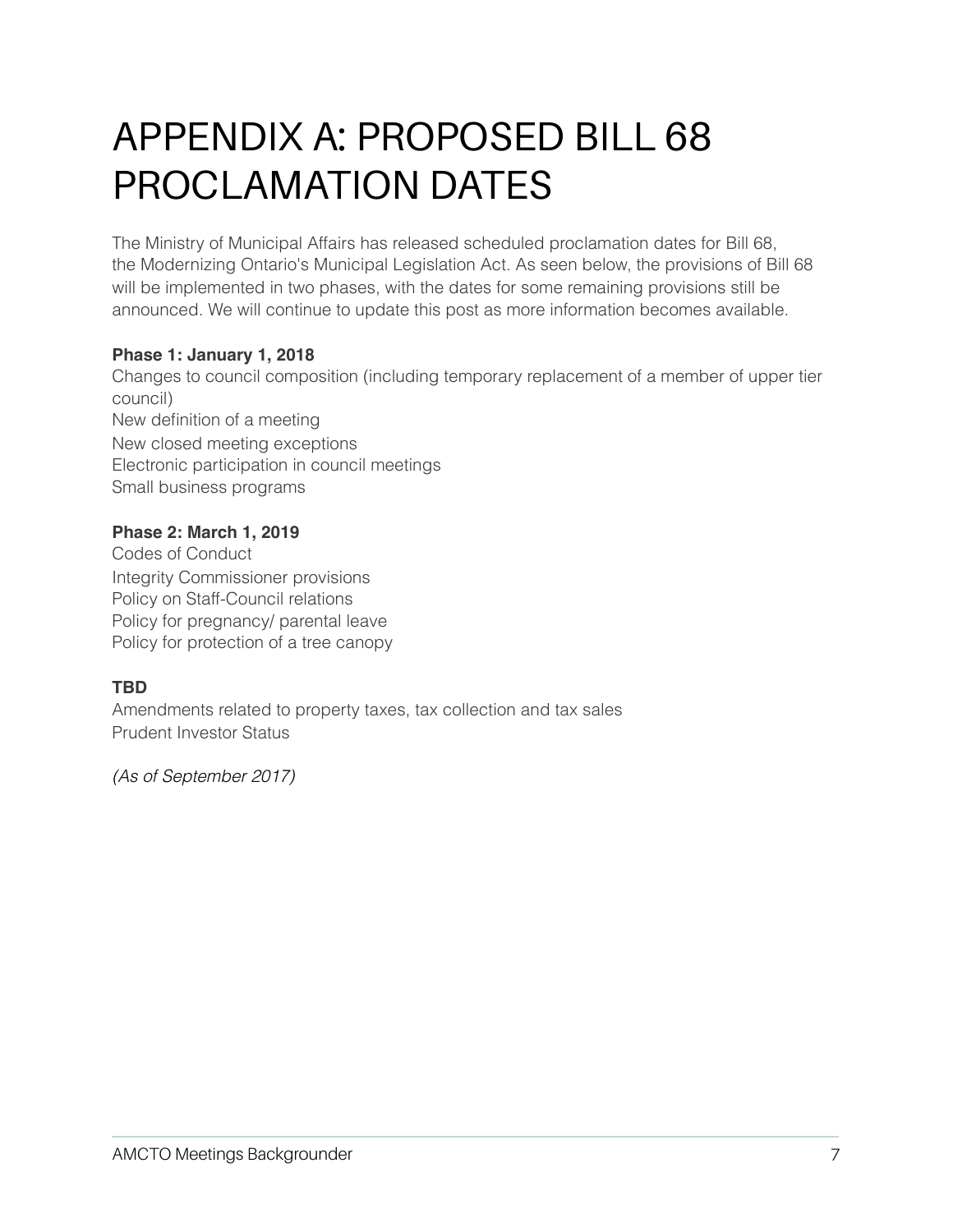## SOURCES:

Alcantara, Christopher, Roberto Leone, and Zachary Spicer, "Responding to Policy Change from Above: Municipal Accountability and Transparency Regimes in Ontario," Journal of Canadian Studies, Vol. 46, No. 1, 2012.

City of Hamilton v. Ombudsman of Ontario, 2017

Dube, Paul, "Investigation into a meeting held by the City of Hamilton's Election Compliance Audit Committee on July 15, 2015", Ontario Ombudsman Report, July 2016

Fleming, John, "Complaints in Rural Municipalities: The Role of the Ontario Ombudsman and the Integrity Commissioner," Conference Presentation at the 2017 Rural Ontario Municipal Conference, January 30, 2017: https://www.roma.on.ca/ROMA-Docs/Conference/2017- Presentations/Monday/ComplaintsinRuralMunicipalitiesJohnFleming.aspx

Global News, "Canadians trust municipal powers more than fed gov't, poll shows," July 2, 2012.

Muller, Eric, "Municipal Accountability and Transparency In the Wake of Bill 8," AMCTO Policy and Management Briefs, Issue 04, May 17, 2016.

Sancton, Andrew, "Accountability Officers and Integrity in Canadian Municipal Government," IMFG Perspectives, No. 17, 2017.

Sancton, Andrew, "What is a meeting? Municipal councils and the Ontario ombudsman," Canadian Public Administration, Vol. 58, No.3, September 2015.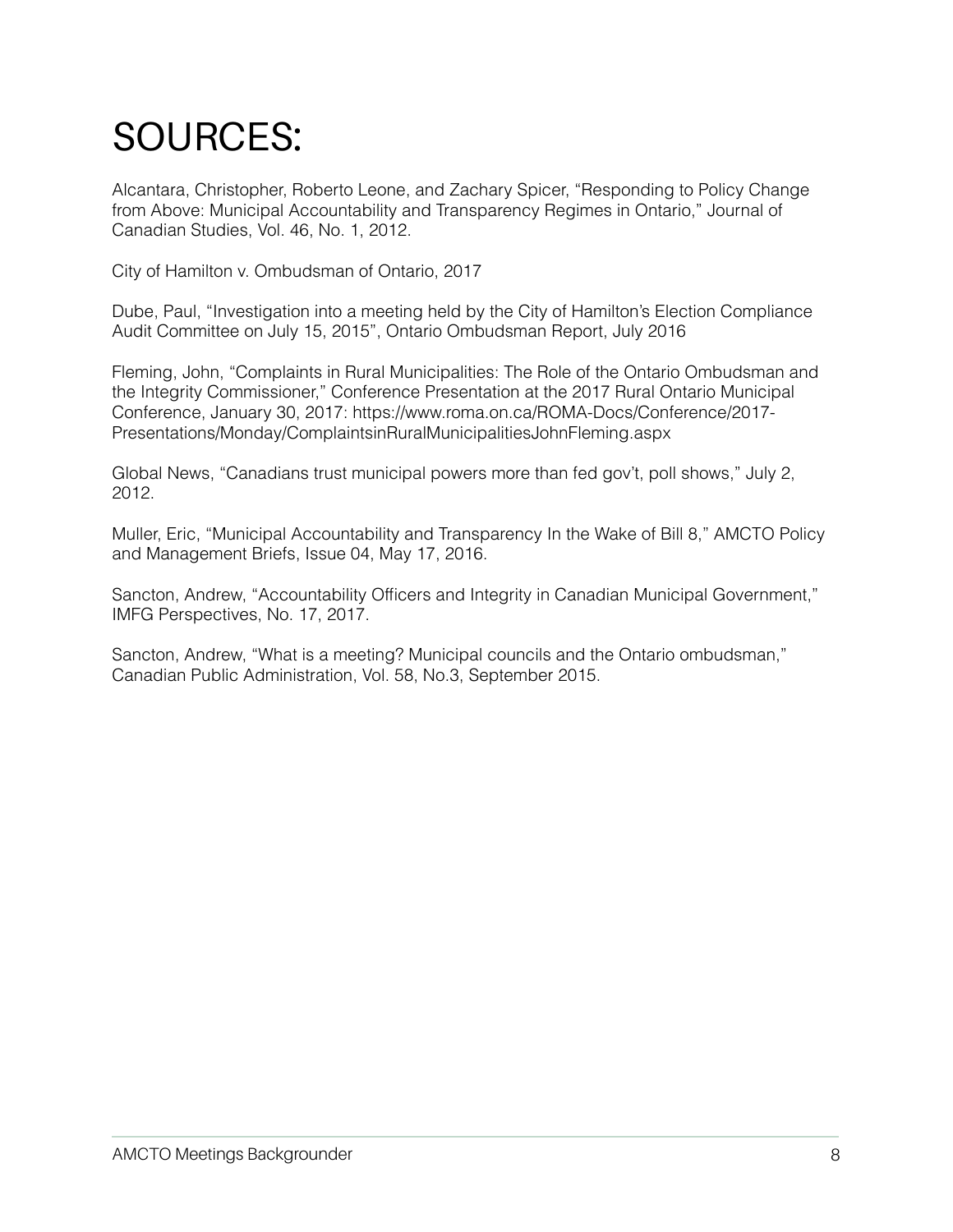#### **About AMCTO:**

AMCTO represents excellence in local government management and leadership by providing education, accreditation, leadership, and management expertise for Ontario's municipal professionals for over 75 years. With almost 2,200 members working in municipalities across Ontario, AMCTO is Ontario's largest voluntary association of local government staff, and the leading professional development organization for municipal professionals.

#### **For more information about this backgrounder, contact:**

Rick Johal Director, Member and Sector Relations rjohal@amcto.com | 905.602.4294 ext. 232

Eric Muller Policy Advisor [emuller@amcto.com](mailto:emuller@amcto.com) | (905) 602-4294 x234

#### **Contact us:**

AMCTO | Association of Municipal Managers, Clerks and Treasurers of Ontario 2680 Skymark Avenue, Suite 610 Mississauga, Ontario L4W 5L6 Tel: (905) 602-4294 | Fax: (905) 602-4295 Web: [www.amcto.com](http://www.amcto.com) | @amcto\_policy